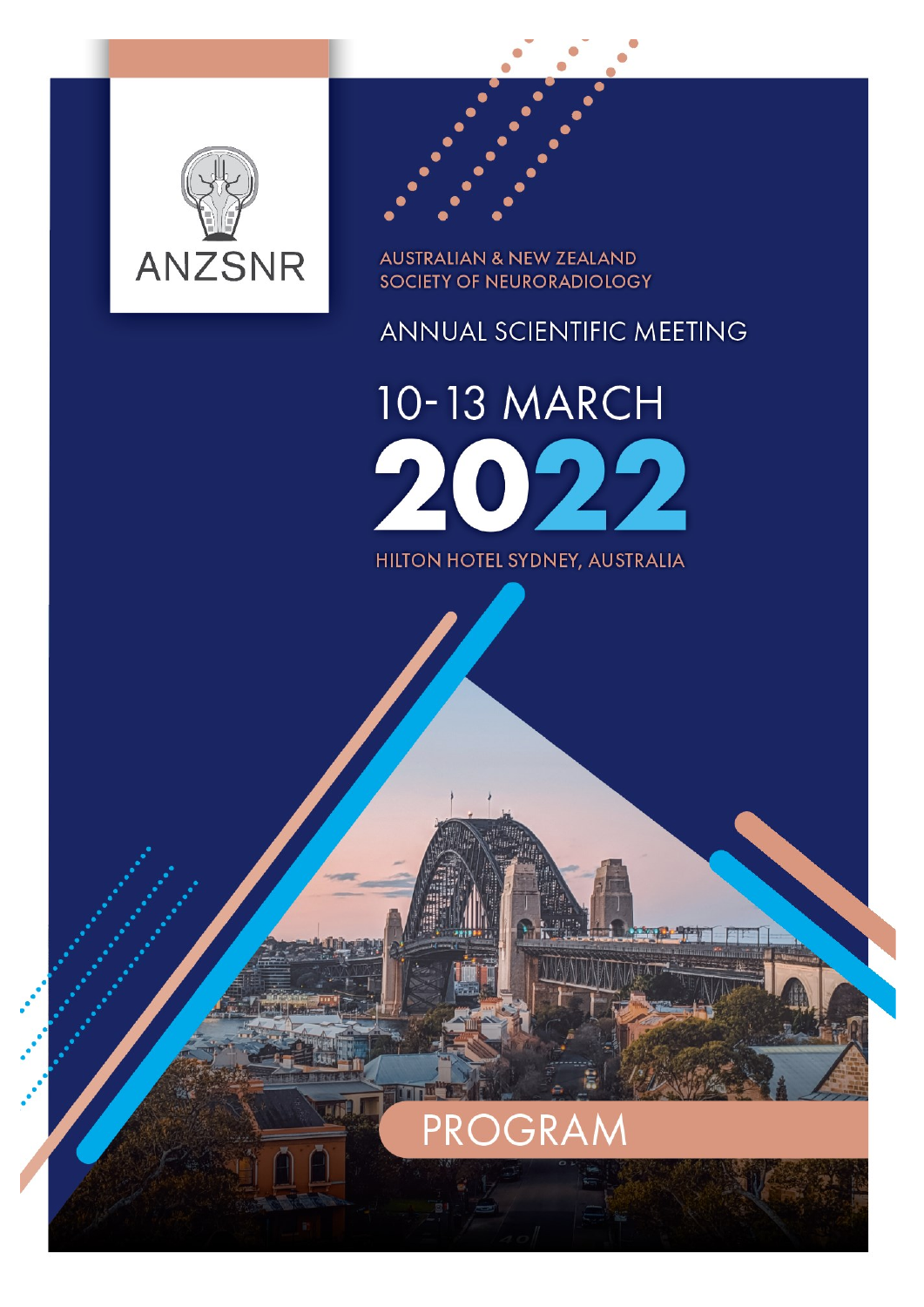

### Thursday 10th March, 2022

9.00 Registration

#### 10.00 - 18.00 NEUROINTERVENTION COURSE

The Neurointervention Course include lectures, a televised live aneurysm treatment, as well as hands-on opportunity to use neurointerventional devices from Stryker, Microvention, Medtronic and Penumbra.

#### Faculty

| Reade de Leacy  | Kate Mahady   Hal Rice   Andrew Cheung  <br>Tim Harrington  <br>Nathan Manning |
|-----------------|--------------------------------------------------------------------------------|
| $10.00 - 11.30$ | Session 1                                                                      |
| $11.30 - 12.30$ | <b>Lunch &amp; Industry Exhibition</b>                                         |
| $12.30 - 14.00$ | Session 2                                                                      |
| 14.00 - 14.30   | <b>Tea break &amp; Industry Exhibition</b>                                     |
| 14.30 - 16.00   | Session 3                                                                      |
| $16.00 - 16.30$ | <b>Tea break &amp; Industry Exhibition</b>                                     |
| $16.30 - 18.00$ | Session 4                                                                      |
| $18.00 - 19.00$ | <b>Happy Hour Drinks</b><br><b>Level 3, Hilton Hotel</b>                       |

#### Friday 11th March, 2022

| Friday 11th March, 2022 |                                                                                           |  |  |
|-------------------------|-------------------------------------------------------------------------------------------|--|--|
| 8.00                    | Registration                                                                              |  |  |
| $9.00 - 12.00$          | <b>SESSION 1: PARALLEL SESSIONS</b>                                                       |  |  |
| $9.00 - 9.05$           | Welcome                                                                                   |  |  |
| DIAGNOSTIC:             | <b>EMERGENCY AND COVID</b>                                                                |  |  |
|                         | <b>Chair:</b> Graham Dunn <b>Moderator:</b> Pramit Phal                                   |  |  |
| $9.05 - 9.25$           | What to do with cerebral bleeds<br>and when to call them cavernomas<br>David Ong          |  |  |
| $9.25 - 9.45$           | Fungal infections in the central<br>nervous system and head & neck<br><b>Lavier Gomes</b> |  |  |

9.45 - 10.15 Neuroinflammation imaging approaches Joga Chaganti

#### INTERVENTIONAL: AVM/AVF

| <b>Chair:</b> Nathan Manning | <b>Moderator: Geoff Parker</b>                                                |
|------------------------------|-------------------------------------------------------------------------------|
| $9.05 - 9.25$                | Paediatric head and<br>neck vascular malformation<br>management<br>David Lord |
| $9.25 - 9.45$                | New techniques for Vein of Galen<br>malformations<br>Kartik Bhatia            |
| $9.45 - 10.05$               | Middle meningeal artery<br>embolisation<br>Reade de Leacy                     |
| 10.05 - 10.15                | Panel                                                                         |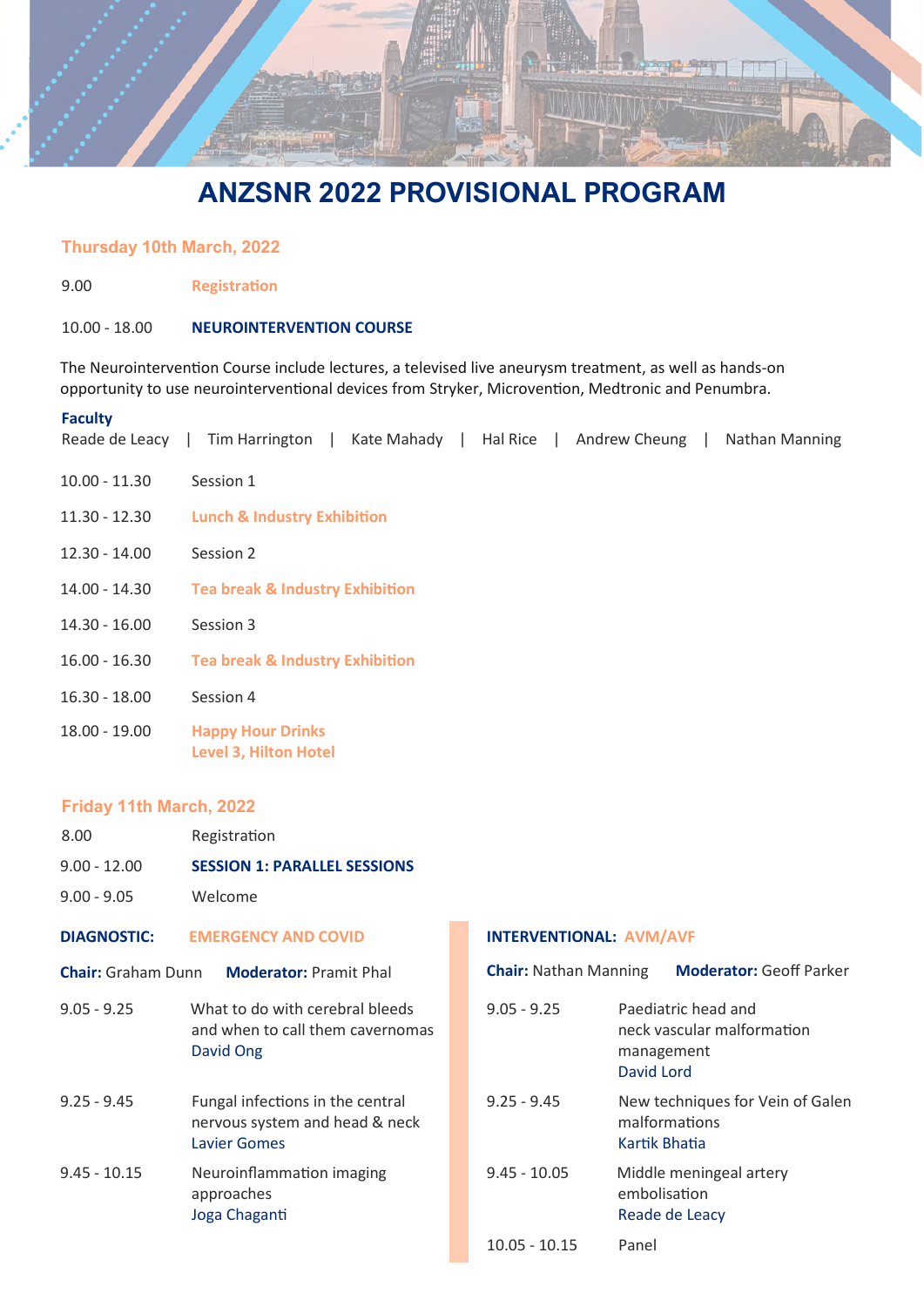

### Friday 11th March, 2022 cont.

| $10.15 - 10.20$                | <b>BSNR/ANZSNR Affiliation</b><br>Daniel Birchall, President BSNR<br>Con Phatouros, President ANZSNR | $10.15 - 10.20$<br><b>BSNR/ANZSNR Affiliation</b><br>Daniel Birchall, President BSNR<br>Con Phatouros, President ANZSNR |                                                                                                         |
|--------------------------------|------------------------------------------------------------------------------------------------------|-------------------------------------------------------------------------------------------------------------------------|---------------------------------------------------------------------------------------------------------|
| $10.20 - 10.45$                | <b>Morning Tea &amp; Industry Exhibition</b>                                                         |                                                                                                                         |                                                                                                         |
| <b>DIAGNOSTIC:</b>             | <b>EMERGENCY AND COVID</b>                                                                           | <b>INTERVENTIONAL: AVM/AVF</b>                                                                                          |                                                                                                         |
| $10.45 - 11.00$                | Immune checkpoint inhibitor<br>encephalitis<br><b>Angeline Ng</b>                                    | $10.45 - 11.05$                                                                                                         | AVMs and the<br>Neurointerventionalist - arterial<br>and transvenous approach to cure<br>Reade de Leacy |
| 11.00-11.20                    | Neuroimaging in Covid-19<br><b>Kevin Ng</b>                                                          | $11.05 - 11.25$                                                                                                         | Intracerebral haemorrhage<br>evacuation<br><b>Chris Kellner</b>                                         |
| $11.20 - 11.40$                | Neuroimaging manifestations of<br>Covid-19 in children<br><b>Kish Mankad</b>                         | $11.25 - 11.45$                                                                                                         | Cerebral AVM's and the role of<br>radiosurgery<br><b>Robert Smee</b>                                    |
| 11.40 - 12.00                  | Neurological complications post<br>SARS-CoV-2 vaccines<br><b>Luke Dixon</b>                          | $11.45 - 12.00$                                                                                                         | Panel                                                                                                   |
| $12.00 - 13.00$                | <b>Lunch &amp; Industry Exhibition</b>                                                               |                                                                                                                         |                                                                                                         |
| $13.00 - 16.00$                | <b>SESSION 2: PARALLEL SESSIONS</b>                                                                  |                                                                                                                         |                                                                                                         |
| <b>DIAGNOSTIC:</b>             | <b>SPINE AND CSF</b>                                                                                 | <b>INTERVENTIONAL: ANEURYSMS</b>                                                                                        |                                                                                                         |
| <b>Chair: Steve Chryssidis</b> | <b>Moderator: Scott Davies</b>                                                                       | <b>Chair: Kate Mahady</b>                                                                                               | <b>Moderator: Alan Coulthard</b>                                                                        |
| 13.00 - 13.35                  | Hold on tight - A-Z of work up and<br>management of most CSF leaks<br><b>Scott Davies</b>            | $13.00 - 13.20$                                                                                                         | Aneurysm wall imaging<br>Waleed Brinjikji                                                               |
| $13.35 - 13.55$                | CFS leaks - Sydney experience incl<br>MRI myelography<br><b>Geoff Parker</b>                         | 13.20 - 13.35                                                                                                           | Unruptured intracranial aneurysm: is<br>size still relevant?<br><b>Nathan Manning</b>                   |
| $13.55 - 14.15$                | Evolution in imaging techniques<br>and percutaneous management at<br>Duke last 5yrs                  | $13.35 - 13.55$                                                                                                         | Vasospasm<br><b>Oliver Flower</b>                                                                       |
|                                | <b>Linda Gray</b>                                                                                    | $13.55 - 14.15$                                                                                                         | Panel                                                                                                   |
| $14.15 - 14.45$                | <b>Afternoon Tea &amp; Industry Exhibition</b>                                                       |                                                                                                                         |                                                                                                         |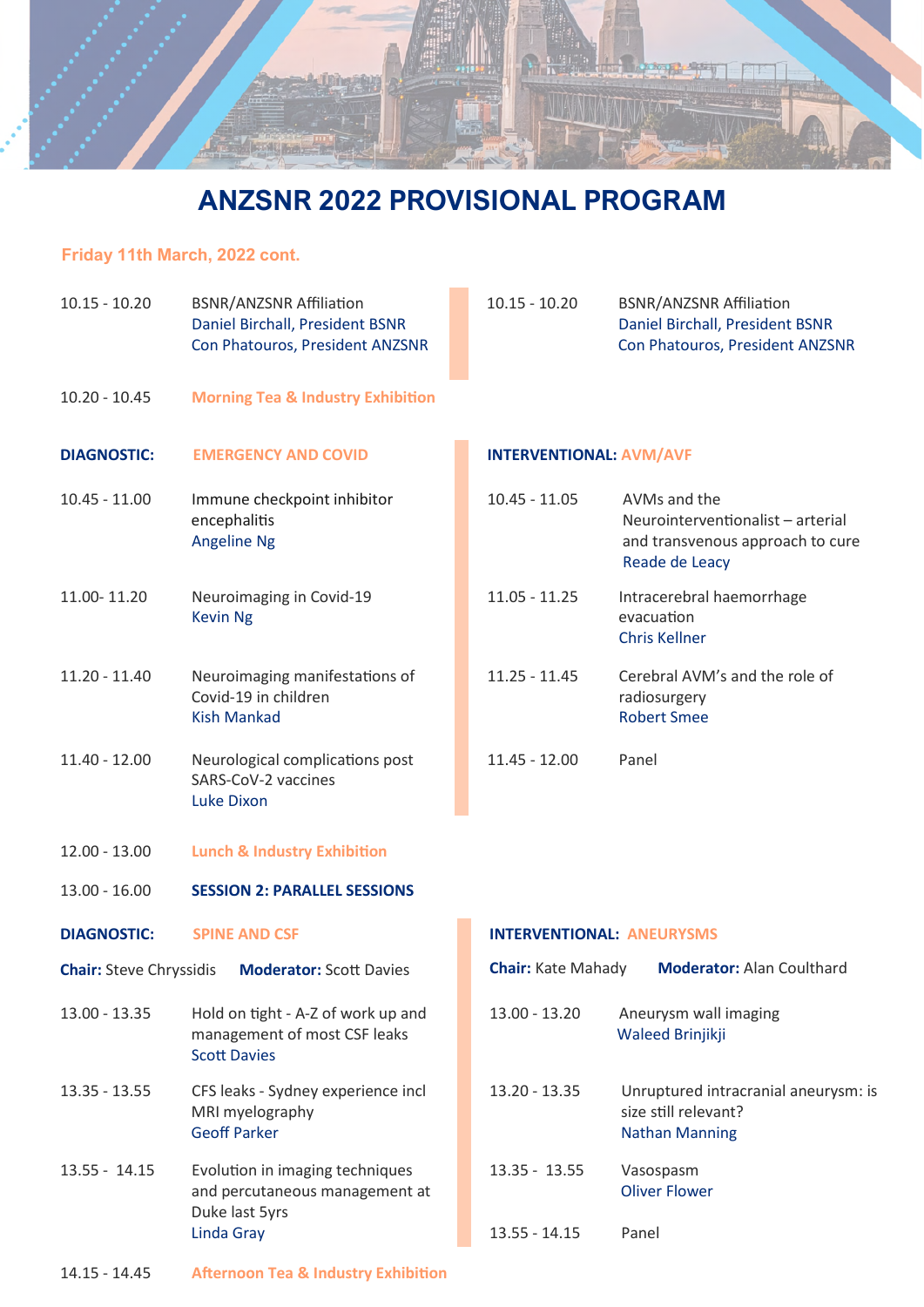

### Friday 11th March, 2022 cont.

| <b>DIAGNOSTIC:</b> | <b>SPINE AND CSF</b>                                                                                                    | <b>INTERVENTIONAL: ANEURYSMS</b> |                                                                |  |
|--------------------|-------------------------------------------------------------------------------------------------------------------------|----------------------------------|----------------------------------------------------------------|--|
| 14.45 - 15.05      | Smarter augmentation -<br>Instrumented fixation for<br>complicated vertebral compression<br>fractures<br>Reade de Leacy | $14.45 - 15.00$                  | Contour<br><b>Hal Rice</b>                                     |  |
| $15.05 - 15.20$    | Difficult lumbar puncture revisited<br>for nusinersen<br><b>Graham Dunn</b>                                             | $15.00 - 15.20$                  | <b>WEB</b><br><b>Tim Phillips</b>                              |  |
| $15.20 - 16.00$    | Advanced interventions for lumbar<br>spondylosis and sacroiliac joint<br>instability<br>Reade de Leacy                  | 15.20 - 15.40                    | New flow diverters: are they different<br>Laetitia de Villiers |  |
|                    |                                                                                                                         | $15.40 - 16.00$                  | Panel                                                          |  |

### 16.00 - 17.30 Oral Abstract Presentations

| <b>Chair: Andrew Cheung</b> | Panel: Patricia Desmond, Lavier Gomes, Cristina Mignone                                                                                                                                 |
|-----------------------------|-----------------------------------------------------------------------------------------------------------------------------------------------------------------------------------------|
| $16.00 - 16.09$             | Imaging manifestations of Cryptococcus in brain<br><b>Audrey Lim</b>                                                                                                                    |
| $16.09 - 16.18$             | MR spectral characteristics of cerebral abscesses - an Australian experience<br><b>George Sidhom</b>                                                                                    |
| $16.18 - 16.27$             | Utility of urgent CT brain for elderly falls on the ward<br>Ratna Koyyalamudi                                                                                                           |
| $16.27 - 16.36$             | Comparative analysis of amide proton transfer weighted imaging and dynamic susceptibility<br>contrast perfusion imaging in the characterisation of intracranial neoplasms<br>Hannah Loh |
| $16.36 - 16.45$             | Diffusion Weighted Imaging in Intracranial Tumours. A Problem Solver?<br><b>Dhruv Patel</b>                                                                                             |
| $16.45 - 16.54$             | A new "practical" plane for Eustachian tube measurements and its application in predicting<br>middle ear dysfunction in patient with acquired cholesteatomas<br>Dominic J. Ku           |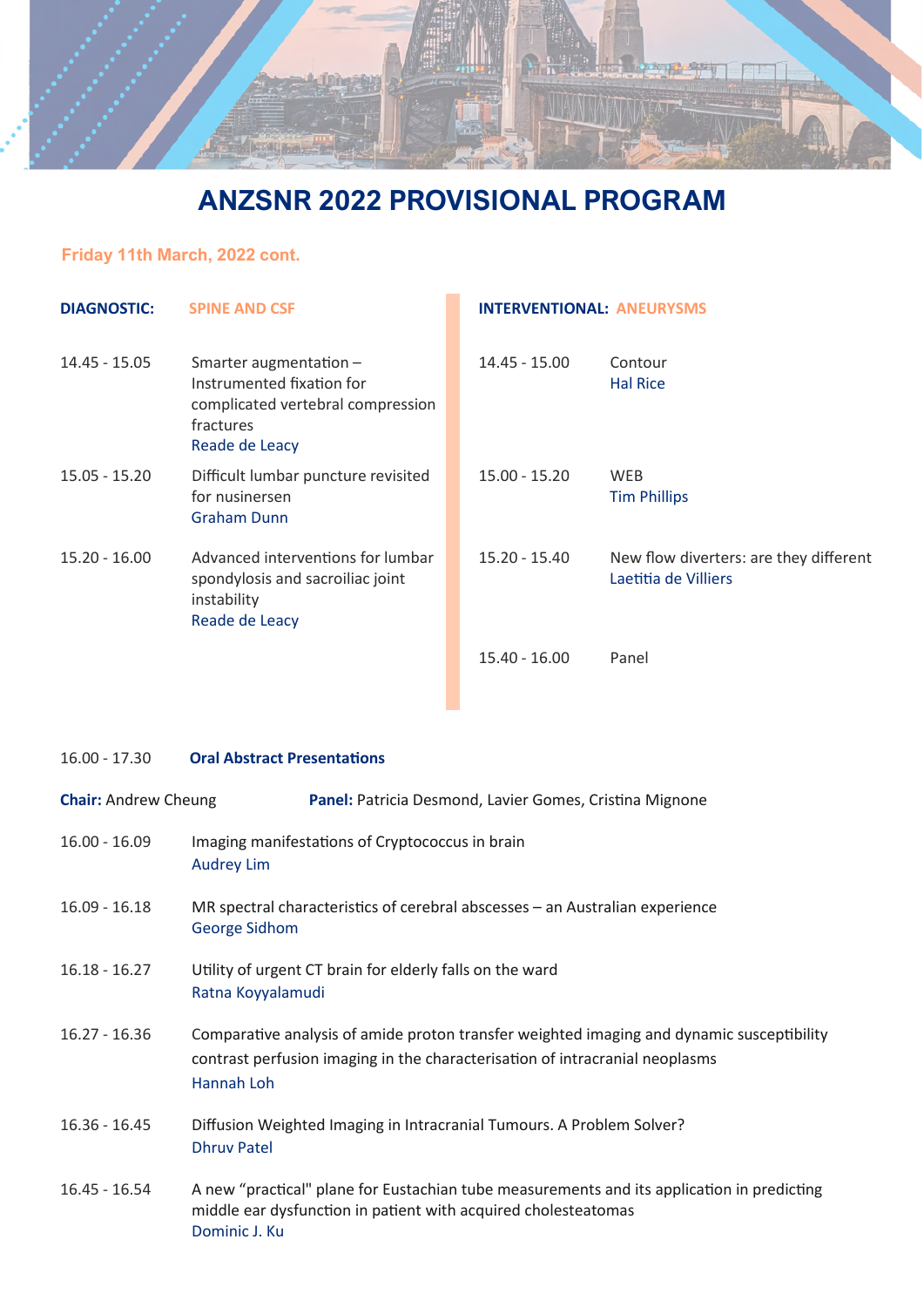

### Friday 11th March, 2022 cont.

| $16.00 - 17.30$ | <b>Oral Abstract Presentations cont.</b>                                                                                                                  |
|-----------------|-----------------------------------------------------------------------------------------------------------------------------------------------------------|
| $16.54 - 17.03$ | Quick and Accurate Qualitative Phase assessment of Exogenous Intracranial Lesions<br>lan Teng                                                             |
| $17.03 - 17.12$ | High Resolution Vascular Wall Imaging (VWI) and Intracranial Aneurysms<br><b>Ee Shern Liang</b>                                                           |
| $17.12 - 17.21$ | Performance of virtual non-contrast iodine subtracted dual energy CT for visualising brain<br>ischaemia after endovascular thrombectomy<br>Khalid Alsahli |
| 17.21 - 17.30   | MRI in Traumatic Cervical Spine Injuries<br>Dominic J. Ku                                                                                                 |
| 17.30 - 19.00   | <b>Friday Night Networking drinks</b><br><b>Level 3, Hilton Hotel</b>                                                                                     |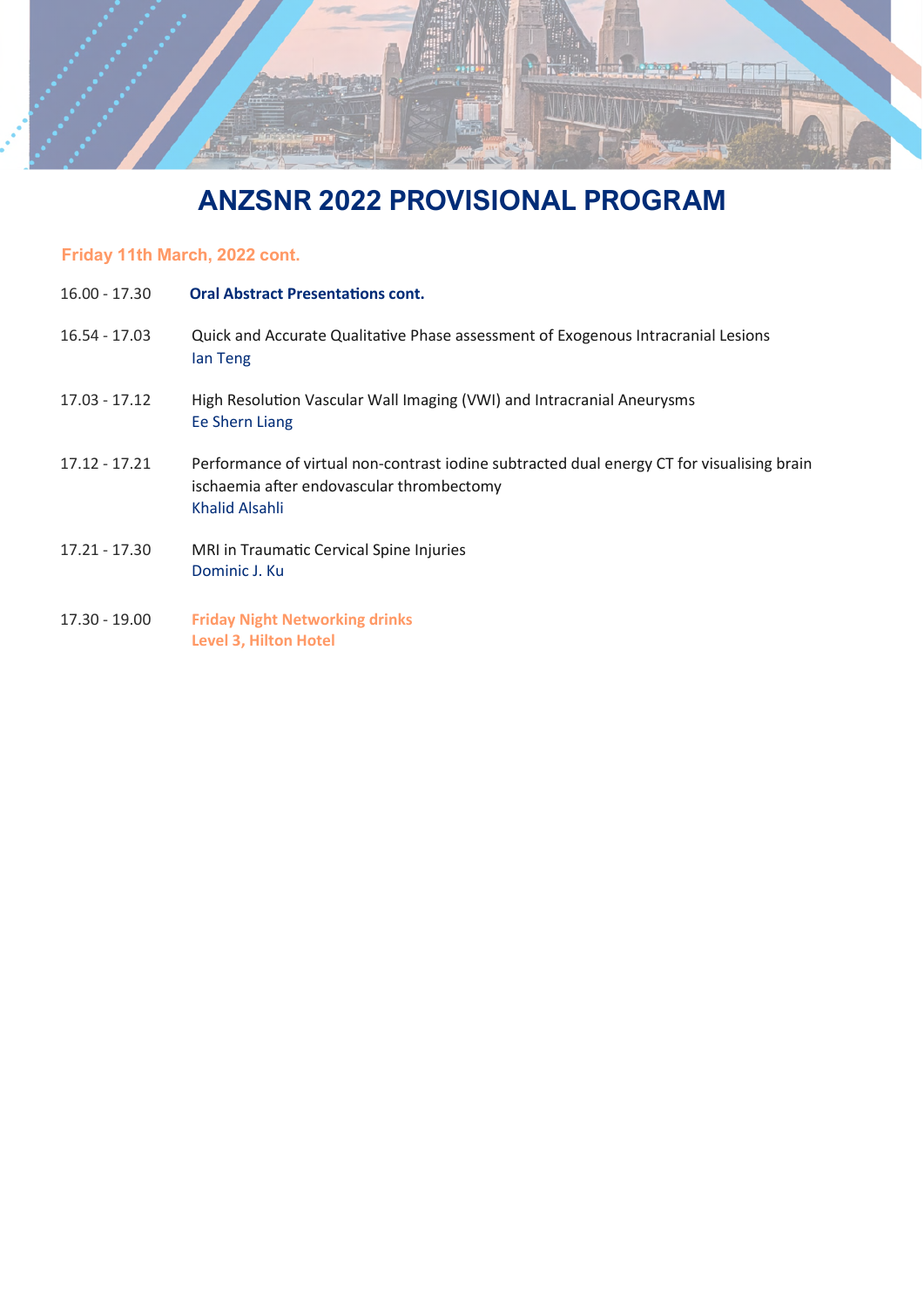

### Saturday 12th March, 2022

| $9.00 - 12.00$              | <b>SESSION 3: PARALLEL SESSIONS</b>                                               |                               |                                                                       |
|-----------------------------|-----------------------------------------------------------------------------------|-------------------------------|-----------------------------------------------------------------------|
| <b>DIAGNOSTIC:</b>          | <b>HEAD AND NECK</b>                                                              | <b>INTERVENTIONAL: STROKE</b> |                                                                       |
| <b>Chair: Jen Gillespie</b> | <b>Moderator: Lavier Gomes</b>                                                    | <b>Chair: Hal Rice</b>        | <b>Moderator: Nathan Manning</b>                                      |
| $9.00 - 9.20$               | Imaging of HPV<br>Oropharyngeal Cancers and TORS<br>Sandeep Bhuta                 | $9.00 - 9.20$                 | Acute carotid angioplasty vs CAS<br><b>Alex McQuinn</b>               |
| $9.20 - 9.40$               | Challenges in head and neck SCC<br>staging<br><b>Sidney Levy</b>                  | $9.20 - 9.35$                 | <b>Distal ECR</b><br><b>Peter Mitchell</b>                            |
| $9.40 - 10.00$              | Immunotherapy effects in head<br>and neck cancer<br>Karda Cavanagh                | $9.35 - 9.50$                 | Smart guidewires<br><b>Andrew Cheung</b>                              |
| $10.00 - 10.15$             | Case review<br>Jen Gillespie                                                      | $9.50 - 10.15$                | Panel                                                                 |
| $10.15 - 10.45$             | <b>Morning Tea &amp; Industry Exhibition</b>                                      |                               |                                                                       |
| <b>DIAGNOSTIC:</b>          | <b>HEAD AND NECK</b>                                                              | <b>INTERVENTIONAL: STROKE</b> |                                                                       |
| $10.45 - 11.15$             | Imaging of sinusitis<br><b>Rudolf Boeddinghaus</b>                                | $10.45 - 11.00$               | An approach to antiplatelets,<br>stroke & ICAD<br><b>Alex McQuinn</b> |
| $11.15 - 11.35$             | Trigeminal neuralgia<br>Jen Gillespie                                             | $11.00 - 11.20$               | <b>ICAD</b><br><b>Ameer Hassan</b>                                    |
| $11.35 - 12.00$             | Imaging of head and neck skin<br>cancers: what you need to know?<br>Sandeep Bhuta | $11.20 - 11.35$               | Radial artery recanalisation<br><b>Cameron Williams</b>               |
| $12.00 - 12.05$             | Diagnostic Premium Platinum<br><b>Sponsor Presentation</b>                        | $11.35 - 11.50$               | Panel                                                                 |
|                             |                                                                                   | $11.50 - 12.05$               | <b>Interventional Premium Platinum</b><br>sponsor panel               |
|                             |                                                                                   |                               |                                                                       |

12.05 - 13.00 Lunch & Industry Exhibition

12.30 - 13.45 ANZSNR AGM (Members only)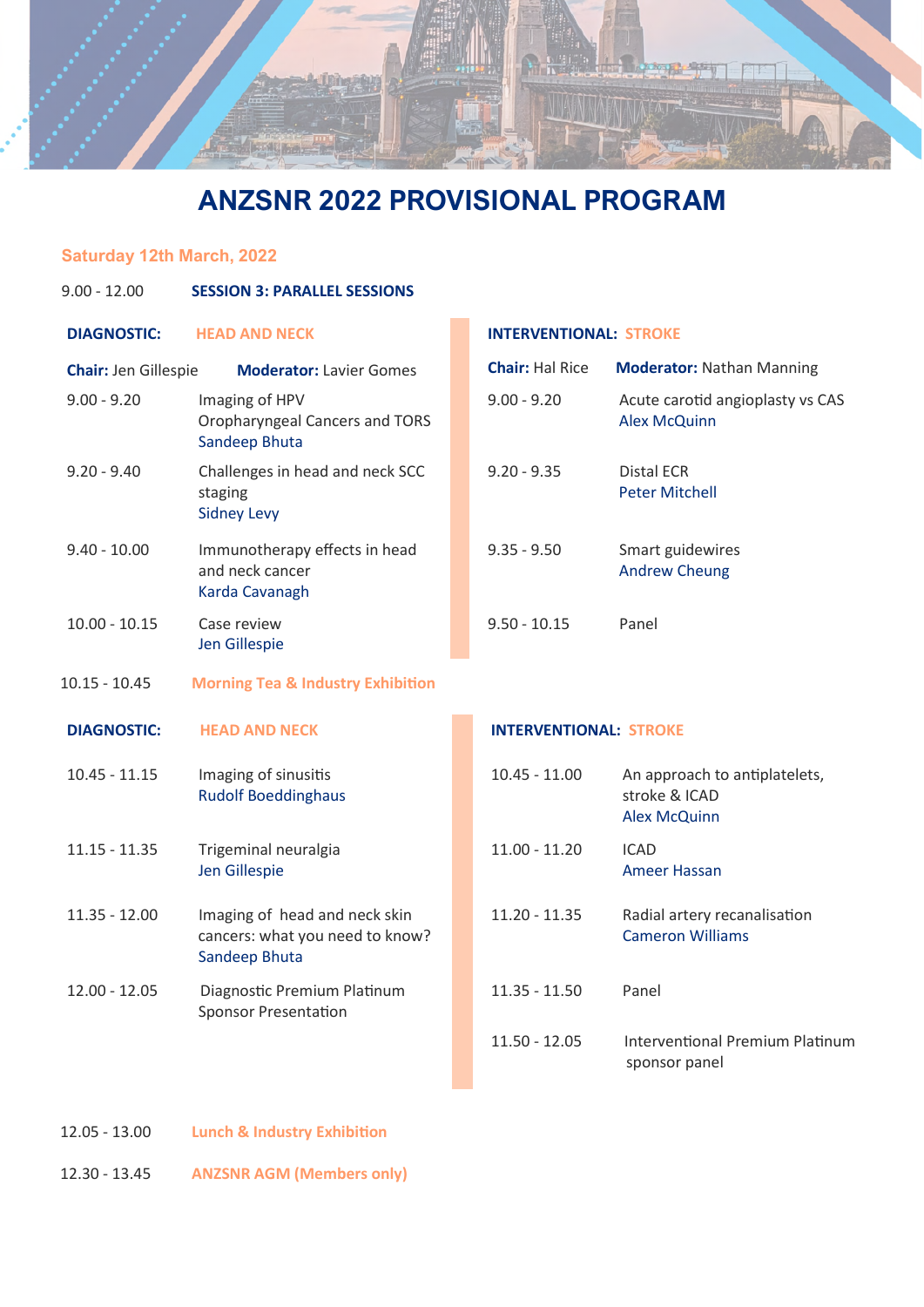

### Saturday 12th March, 2022 cont.

| 13.45 - 16.45      | <b>SESSION 4: PARALLEL SESSIONS</b>                                                                                                                            |                 |                  |                                                                                                                                                                           |
|--------------------|----------------------------------------------------------------------------------------------------------------------------------------------------------------|-----------------|------------------|---------------------------------------------------------------------------------------------------------------------------------------------------------------------------|
| <b>DIAGNOSTIC:</b> | <b>NEW BREAKTHROUGH TOPICS</b>                                                                                                                                 |                 |                  | <b>INTERVENTIONAL: FUTURE OF NEUROINTERVENTION</b>                                                                                                                        |
|                    | <b>Chair:</b> Andrew Cheung Moderator: Patricia Desmond                                                                                                        |                 |                  | <b>Chair: Nathan Manning Moderator: Laetitia de Villiers</b>                                                                                                              |
| $13.45 - 14.05$    | Haemorrhage vs calcification in<br>lesions with ambiguous phase<br><b>Kevin Tay</b>                                                                            | 13.45 - 14.05   | <b>Hal Rice</b>  | Robotics in Neurointervention                                                                                                                                             |
| 14.05 - 14.30      | Alzheimer's drugs and ARIA: What<br>we need to know<br><b>Irene Tan</b>                                                                                        | 14.05 - 14.50   | <b>Tom Oxley</b> | Development of Stentrode                                                                                                                                                  |
| 14.30 - 14.45      | Deep brain stimulation targets<br>and imaging<br><b>Jason Han</b>                                                                                              |                 |                  |                                                                                                                                                                           |
| $14.45 - 15.05$    | 2021 WHO classification of brain<br>tumours<br><b>Michael Rodriguez</b>                                                                                        | $14.50 - 15.00$ |                  | Stentrode experience<br><b>Peter Mitchell</b>                                                                                                                             |
| $15.05 - 15.30$    | <b>Afternoon Tea &amp; Industry Exhibition</b>                                                                                                                 |                 |                  |                                                                                                                                                                           |
| <b>DIAGNOSTIC:</b> | <b>NEW BREAKTHROUGH TOPICS</b>                                                                                                                                 |                 |                  | <b>INTERVENTIONAL: FUTURE OF NEUROINTERVENTION</b>                                                                                                                        |
| $15.30 - 15.50$    | MR guided focused ultrasound<br><b>Stephen Tisch</b>                                                                                                           | $15.30 - 15.50$ | AI in stroke     | <b>Ameer Hassan</b>                                                                                                                                                       |
| $15.50 - 16.10$    | What's new in dementia<br><b>Tchoyoson Lim</b>                                                                                                                 | $15.50 - 16.10$ |                  | Direct to angio stroke<br>Reade de Leacy                                                                                                                                  |
| $16.10 - 16.30$    | Addressing challenges to the<br>adoption of novel AI<br>developments into<br>neuroradiology routine practice<br><b>John Thornton</b>                           | $16.10 - 16.30$ | Panel            |                                                                                                                                                                           |
| $16.30 - 16.50$    | Perivascular spaces in<br>neurogenerative diseases and<br>spaceflight associated Neuro-<br>Ocular Syndrome: how this could<br>save humanity<br><b>Meng Law</b> | 16.30-16.50     | <b>Meng Law</b>  | Perivascular spaces in<br>neurogenerative diseases and<br>spaceflight associated Neuro-<br>Ocular Syndrome: how this could<br>save humanity<br>(streamed into Ballroom B) |

18.15 Conference Dinner: Bella Vista Cruise, Sydney Harbour Cruise departs Star Casino Wharf at 6.45pm. See conference app for bus transfer details.